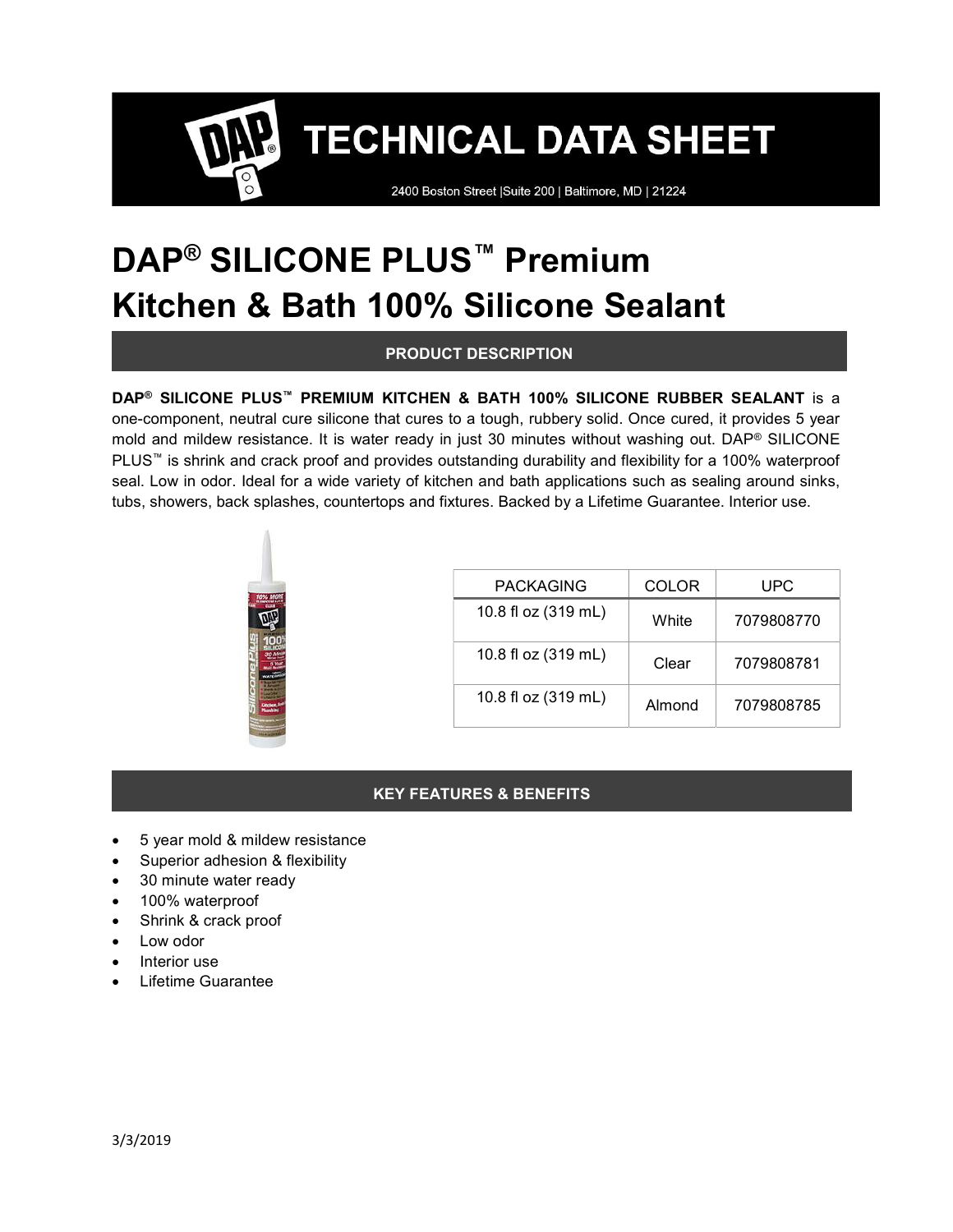2400 Boston Street | Suite 200 | Baltimore, MD | 21224

### SUGGESTED USES

#### USE FOR CAULKING AND SEALING:

- Showers
- Tubs
- Sinks
- **Countertops**
- Backsplashes
- Pipes

- ADHERES TO:
- Ceramic
- Porcelain
- **Glass**
- Cultured marble
- Vinyl
- Most plastics
- Most rubbers
- Most metals\*
- Vents
- Fixtures
- Repairing loose tile
- Fiberglass
- Wood non-oily
- Drywall
- Plaster

## FOR BEST RESULTS

- Application temperature range is between -35°F and 120°F.
- Joint width should not exceed ½". If joint depth exceeds ½", use foam backer rod.
- Allow 24 hours for sealant to fully cure. Sealant will not cure in totally confined spaces.
- Not recommended for filling butt joints, surface defects, tuck pointing, structural glazing, continuous underwater use, high temperature surfaces, or surface defects.
- Not recommended on surfaces that might bleed oils, plasticizers or solvents. Best adhesion and compatibility are not achieved with substrates made of methylmethacrylate, polycarbonate, polypropylene, polyethylene or polytetrafluoroethylene. Evaluate such substrates before using sealant.
- Not paintable. Paint substrate surface before applying sealant.
- Store below 80°F in dry place for optimal shelf life.

#### APPLICATION

#### **Surface Preparation**

Surface must be clean, dry, structurally sound and free of old caulk, dirt, dust & other foreign material.

#### Product Application

- 1. Cut nozzle at a  $45^\circ$  angle to desired bead size.
- 2. Puncture inner foil seal.
- 3. Load cartridge into caulk gun.
- 4. Fill gap or crack with sealant.
- 5. If necessary, tool or smooth the bead of sealant with a finishing tool before the sealant skins over.
- 6. At 73°F & 50% relative humidity, sealant is water resistant at 30 minutes & reaches full cure in 24 hours. Low humidity may slow cure.
- 
- 
- 
- 
-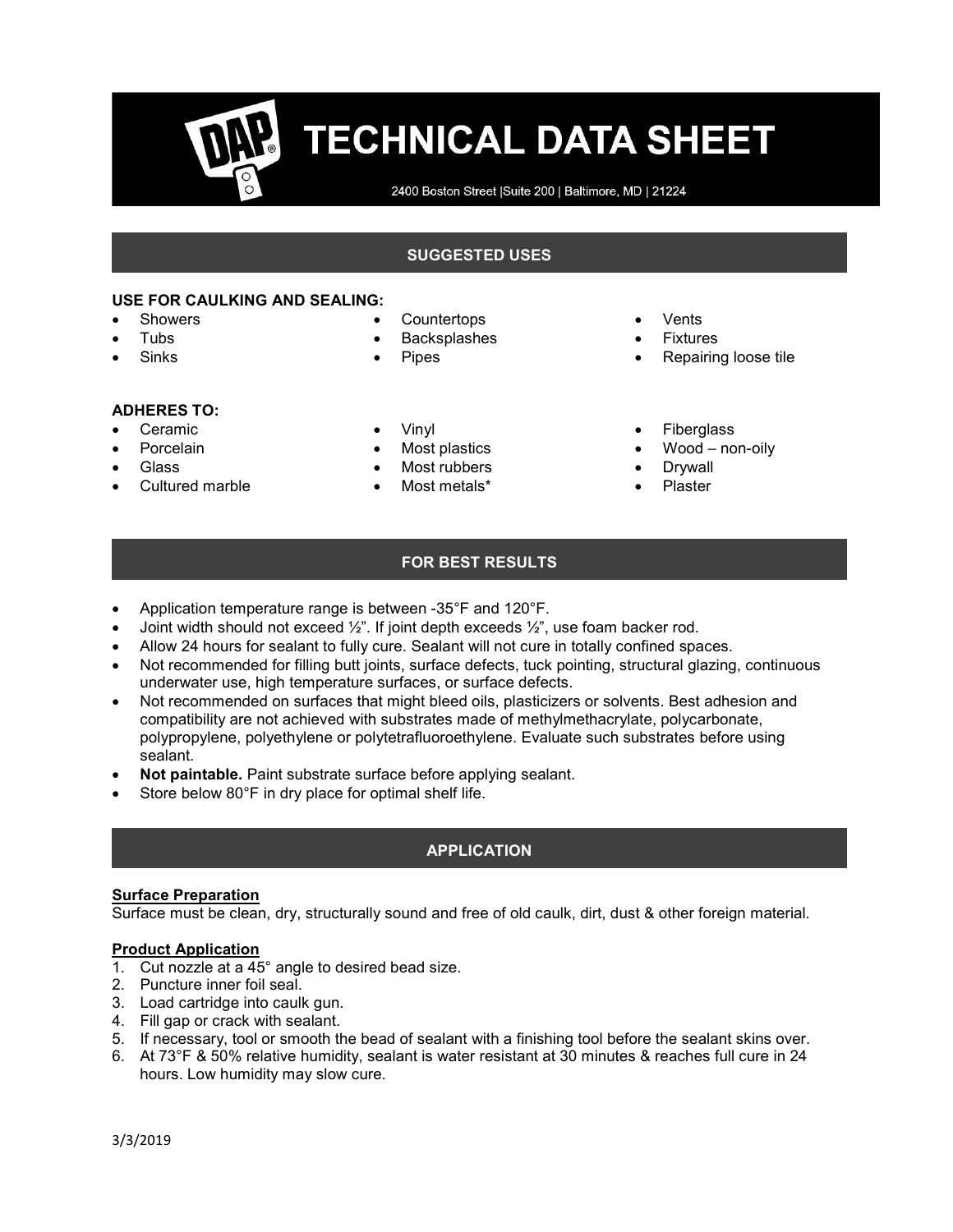2400 Boston Street | Suite 200 | Baltimore, MD | 21224

- 7. Clean up excess uncured sealant from surface and tools with mineral spirits. Scrape or cut away excess cured sealant. Do not use mineral spirits to clean hands or skin. Wash hands or skin with soap and water.
- 8. Sealant is not paintable. Paint surfaces prior to applying sealant.
- 9. Reseal cartridge or storage and reuse.

# TYPICAL PHYSICAL & CHEMICAL PROPERTIES

| <b>Typical Uncured Physical Properties</b>  |                                           |  |
|---------------------------------------------|-------------------------------------------|--|
| Appearance/Consistency                      | Smooth gunnable paste                     |  |
| <b>Base Polymer</b>                         | Silicone rubber                           |  |
| Filler                                      | Not applicable                            |  |
| Volatile                                    | Not applicable                            |  |
| Weight % Solids                             | >97%                                      |  |
| Density (Ibs per gallon)                    | 8.7                                       |  |
| Odor                                        | Very mild                                 |  |
| <b>Flash Point</b>                          | $>212$ °F                                 |  |
| Freeze Thaw Stability (ASTM C1183)          | Will not freeze                           |  |
| <b>Shelf Life</b>                           | 24 months                                 |  |
| Coverage                                    | 59 linear feet at 3/16" diameter bead     |  |
|                                             |                                           |  |
| <b>Typical Application Properties</b>       |                                           |  |
| <b>Application Temperature Range</b>        | -35°F to 120°F                            |  |
| Tooling Time (Working Time)                 | 10-15 minutes                             |  |
| <b>Tack Free Time</b>                       | 50 minutes                                |  |
| <b>Full Cure Time</b>                       | 24 hours                                  |  |
| <b>Return to Service Time</b>               | 30 minutes                                |  |
| Vertical Sag (ASTM D2202)                   | 0.05"                                     |  |
|                                             |                                           |  |
| <b>Typical Cured Performance Properties</b> |                                           |  |
| Service Temperature Range                   | -40°F to 300°F                            |  |
| <b>Water Ready Time</b>                     | 30 minutes                                |  |
| Paint Ready Time                            | Not paintable                             |  |
| <b>Mildew Resistance</b>                    | 5 year mold & mildew resistance guarantee |  |
|                                             |                                           |  |